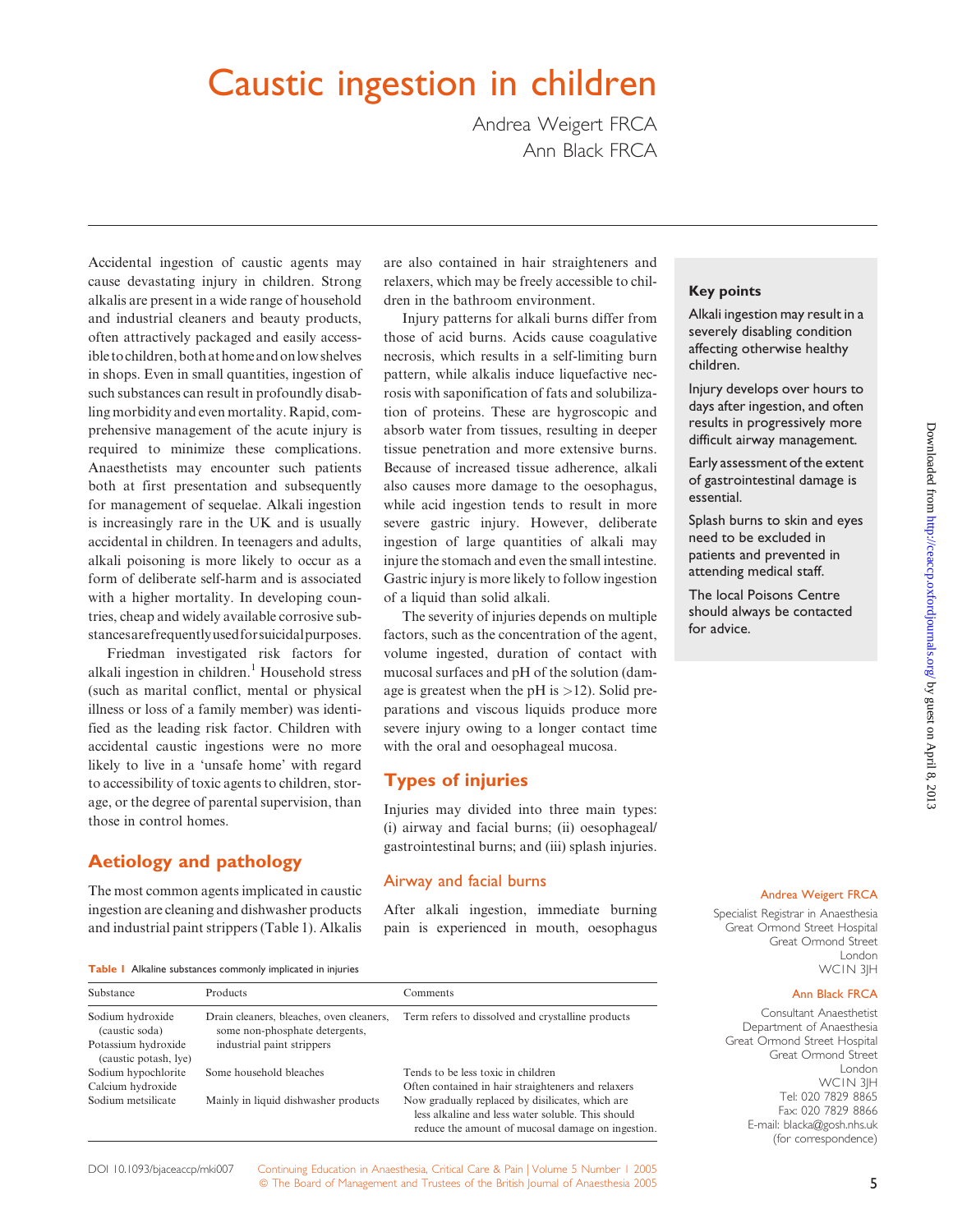and stomach. Swelling of the lips may occur as well as oesophageal and pharyngeal oedema, leading to varying degrees of respiratory compromise. Dyspnoea and stridor may be seen early and require urgent intervention. Resuscitation is carried out after general resuscitation principles. The appearance of oral structures as seen on laryngoscopy should be documented, i.e. colour of mucous membranes and presence of oedema. Appearances may change as the burn develops, and the initial presentation may look deceptively harmless.

Patients with severe burns may need admission to intensive care for observation and management of respiratory distress. As with any other airway burn, this needs to be managed in an anticipatory attitude as oedema and damage progresses. Early intubation is often required, either for management of respiratory compromise or to facilitate diagnostic procedures such as gastroscopy and bronchoscopy. A chest radiograph should be obtained to assess possible aspiration or a perforating injury. If the latter is observed, involvement of the surgical team is essential. Oral, retrosternal and chest pain may be intense and require i.v. opioid analgesia.

### Oesophageal and gastrointestinal burns

Gastrointestinal signs and symptoms such as vomiting, haematemesis, increased salivation, ulcerative mucosal burns or dysphagia may occur. There may be cardiovascular compromise requiring administration of fluids and inotropes, especially if perforation of the gastrointestinal tract has occurred. Arterial blood gas monitoring and assessment of acid–base balance may help to guide supportive management.

Stomach washout or lavage and induction of vomiting are contraindicated to avoid further damage to the oesophagus. Any regurgitated alkali would further worsen oesophageal injuries. Neutralizing chemicals should never be used. Heat production during the chemical reaction will exacerbate any tissue injury.

If the child is able to swallow, water may be given unless there is evidence of severe injury. Early insertion of nasogastric tubes is used in some centres to remove any remaining alkali from the stomach. However, blind placement of a nasogastric tube is controversial as it may create a false passage and further tissue damage. If a child is received at a hospital with a nasogastric tube already present, aspiration of stomach contents may be performed. This is less likely to be useful in alkali than in acid ingestion, as alkali damage occurs predominantly in the oesophagus, but may be beneficial if large amounts have been ingested.

### Splash injuries

Splash injuries may occur to the eyes of the patient and require immediate copious irrigation to avert blindness. Ocular burns rapidly penetrate the cornea and anterior chamber. Tissue softening occurs because of disruption of cells and stromal mucopolysaccharides. An ophthalmology opinion should be sought as soon as possible.

Liquid alkali in particular permeates outer clothing and may cause skin burns, which are often missed. Children wearing nappies may have alkali seeping into the nappy, leading to severe perineal burns. Skin burns may be initially painless, resulting in a delay in treatment. Injury can progress over several hours and discolour the skin brown or black, which can make assessment of burn depth difficult. Complete exposure and prompt irrigation of affected skin areas is essential. Recurring skin breakdown and poor healing are frequently observed and increase the risk of secondary infection for a long time after the initial injury.

### Emergency management

Key aspects of emergency management for caustic injuries are summarized in Table 2. When treating a patient with caustic injuries, caustic substances may transfer to the skin of attending medical staff, causing irritation and chemical burns. There is also a risk of splash injury to the eyes. Gloves, gowns and goggles should be worn especially for laryngoscopy and endoscopic procedures. Detailed information regarding the time of ingestion, and the amount and type of substance must be elicited. The original bottle from which the substance was ingested should be retained and the National Poisons Unit should be contacted for further details.

# Subsequent supportive management

Owing to the evolving nature of the injury, laryngoscopy is likely to become increasingly difficult over the following days and weeks. Difficult intubation must be anticipated, even if previous intubations have been uneventful. In the presence of significant airway burns, early elective tracheostomy formation is advisable (Fig. 1).

In the long-term, the connection between trachea and hypopharynx may be lost owing to progressive severe scarring. Such patients require permanent tracheostomies. When children present for reconstructive surgery, a gas induction is usually preferred.



Fig. I Management of caustic injuries (Figure reproduced with the parents' permission).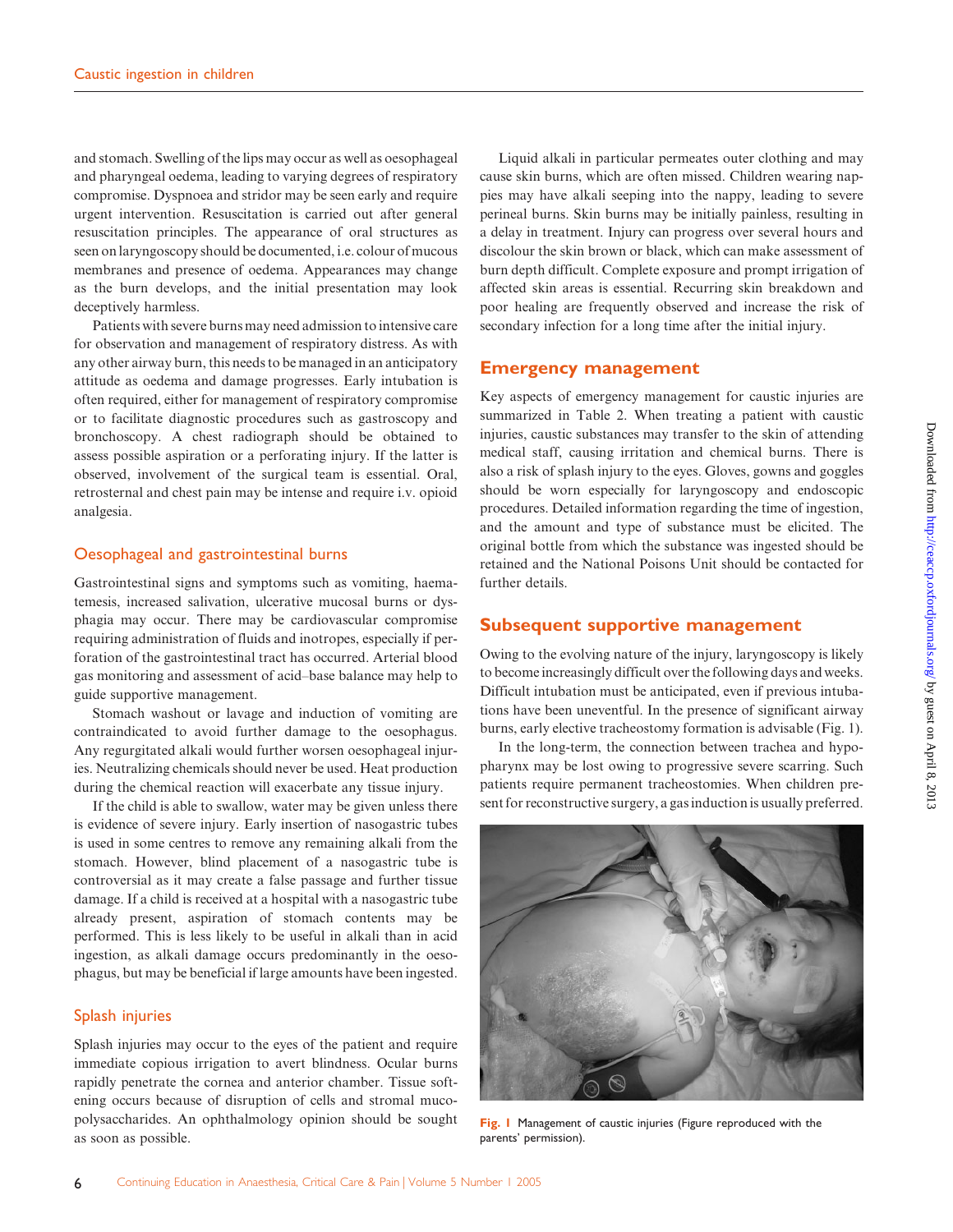#### Table 2 Management Summary



The tracheostomy tube is usually changed to a cuffed, reinforced tube for surgery to allow controlled ventilation without excessive leak, while providing good surgical access. These patients often have excessive secretions that are difficult to clear, and meticulous suctioning before and after completion of surgery is essential.

The use of broad-spectrum antibiotics is now generally accepted as part of prophylactic management of severe chemical burns. Stress ulcer prophylaxis with antacids,  $H_2$  blockers or proton pump inhibitors should also be commenced.

Nutrition strategies need to be considered for patients with severe oesophageal burns. After endoscopic assessment, some patients with mainly upper airway and oesophageal damage will have a gastrostomy placed for feeding. Some centres advocate early management with parenteral feeding, while the extent of the injury is determined. If this is the plan, thought should be given to provision of long-term venous access such as tunnelled central venous catheters rather than the use of short-term central lines.

### Areas of controversy

### **Endoscopy**

Numerous studies have been conducted to investigate the relationship between clinical signs and symptoms and endoscopic findings after alkali ingestion. While some authors<sup>23</sup> concluded that endoscopy is not merited in asymptomatic patients, others found no correlation between clinical presentation and extent of oesophageal injury on endoscopy.<sup>4</sup> The National Poisons Unit concurs with the latter view and recommends that upper gastrointestinal endoscopy should be performed within the first 24 h to assess the extent of injury even in asymptomatic or mildly symptomatic patients, as absence of oral burns does not preclude oesophageal injury. This has been observed particularly in alkali ingestion with suicidal intent, when liquid alkali was quickly and purposefully swallowed. Endoscopic findings are classified broadly as shown in Table 3.

Repeated endoscopies are often required to monitor changes and for therapeutic purposes. Oesophageal stricture and or pyloric stenosis may develop, starting usually 14–21 days after ingestion. Most strictures are manifest within 2 months. These

#### Table 3 Endoscopic classification of burn severity

| Grade 0: Normal oesophagoscopy                                                 |
|--------------------------------------------------------------------------------|
| Grade 1: Mucosal injury with reddening and oedema                              |
| Grade 2: Submucosal injury, with deep ulceration and whitish pseudomembranes   |
| Grade 3: Transmural injury, black-brown necrosis                               |
| The extent of the burn is described as circumferential or non-circumferential. |
|                                                                                |

may present with persistent drooling and weight loss owing to inadequate nutritional intake.

Whenever possible, endoscopy should be avoided in the subacute phase (5–15 days after injury) owing to greater risk of perforation. At this time, the tissues are most friable, softening with sloughing but scar formation has not yet occurred. Traditionally, endoscopists stopped at the first deep, penetrating or circumferential burn. Use of flexible fibreoptic endoscopes appears to be associated with a lower risk of perforation allowing full assessment of injuries on panendoscopy. Other relative contraindications to endoscopy include third degree burns of the hypopharynx, burns involving the larynx, respiratory distress and suspected perforation. In these cases, radiographic studies with water-soluble contrast may be undertaken instead.

Both initial and follow-up endoscopic procedures invariably require general anaesthesia. After acute ingestion, presentation may range from a comparatively well child with minimal oropharyngeal changes to the cardiovascularly compromised patient with gross mucosal oedema, distorted anatomy and obvious oropharyngeal necrosis. Appearances often change over time, and a high index of suspicion with regard to developing airway problems is required by the anaesthetist.

#### **Steroids**

Steroids are a potentially valuable adjunct in the management of alkali ingestion because of their anti-inflammatory effects and reduction of collagen deposition, resulting in less severe scarring. Animal data suggest that strictures formed after steroid treatment are less well structured, with fewer inflammatory changes and less fibrin deposition. However, the clinical evidence for the efficacy of steroids is less clear. A review of 14 studies by Oakes<sup>5</sup> showed no measurable benefit of the use of systemic steroids compared with patients not receiving steroids.

Steroids are generally thought to be of no value in first degree burns as these heal well and stricture formation is virtually unknown. Some authors recommend steroids in grade 2 burns as long as treatment is commenced early (i.e. within 48 h). $67$ Steroid use in third degree burns may be contraindicated because of a higher risk of developing perforations, although this risk has not been well quantified. Beneficial effects of other methods of steroid administration have been published in the form of case reports, such as interlesional injection of triamcinolone and the use of oral steroid solution.

In summary, the role of steroids is debatable, but there is some evidence that they may be useful in second to third degree burns if